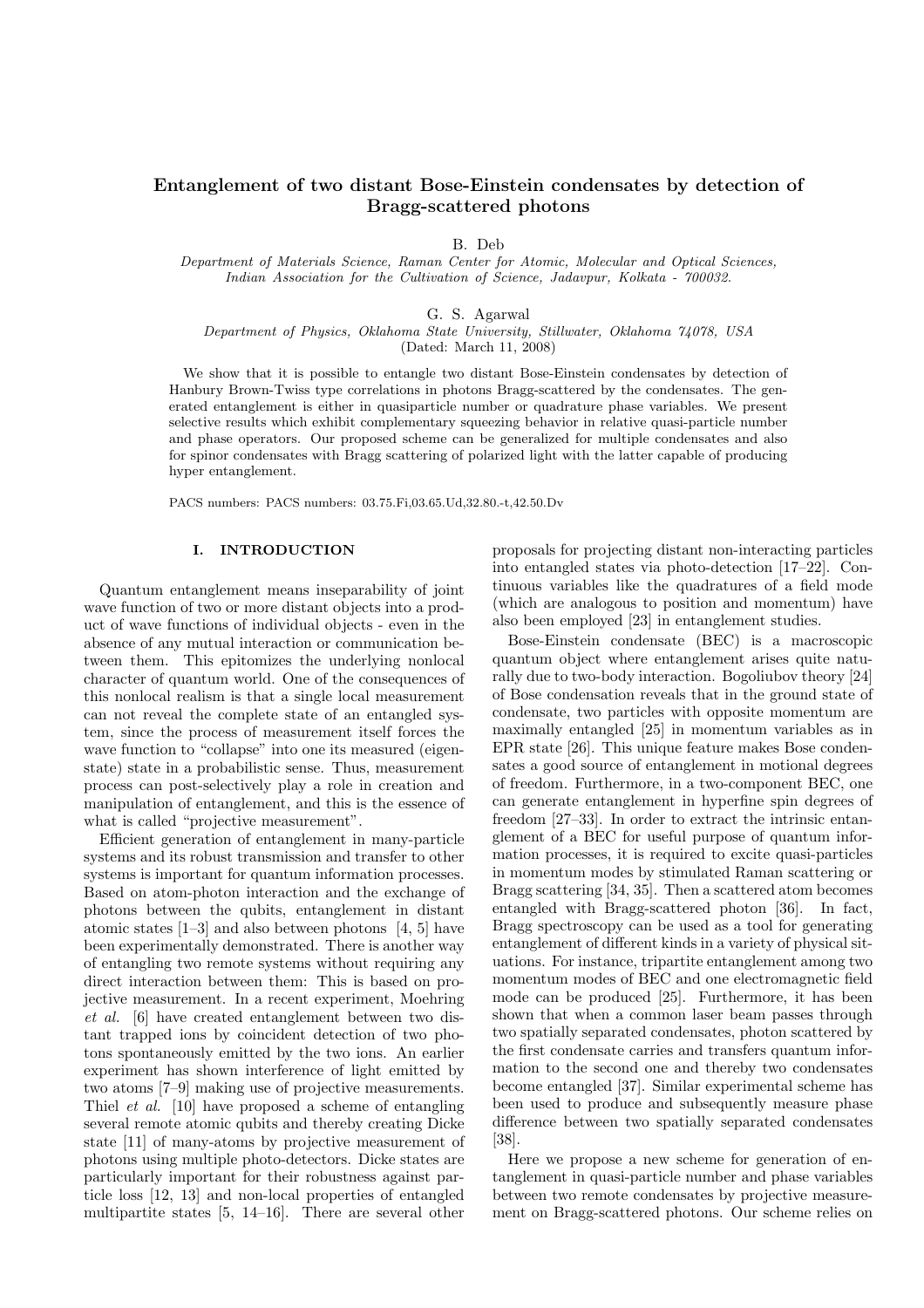

FIG. 1: A scheme for entangling two separate BECs by Bragg scattering and photo-detection. A and B are two BECs which scatter photons from pump beams into probe ones.  $D_1$  and  $D_2$  are two photo-detectors and 'BS' stands for beam splitter.

coincident detection of two Bragg-scattered photons coming from two remote condensates in a Hanbury Brown-Twiss type experimental arrangement as schematically illustrated in Fig.1 A and B are two remote singlecomponent condensates. Bragg scattering of pump photons occur independently at the two condensates, the scattering is stimulated by probe beams. This gives rise to the generation of quasi-particles in both the condensates in particular momentum modes determined by the relative angle between pump and probe light beams. The probe beams are assumed to have the same mode, that is, same frequency and polarization property. The scattered photons in the probe modes are allowed to pass through a beam splitter in order to coalesce them to lose which path information. Then the two photons coming out of the output ports of the beam spitter are detected by two photo-detectors  $D_1$  and  $D_2$  in a coincident way.

The paper is organized in the following way. Since Bragg scattering holds the key for generating quasiparticles and atom-photon entanglement, we first give a brief introduction to Bragg scattering in Sec.II in order to reveal the essential physical processes involved in Bragg scattering. We then formulate our theoretical model of projective measurement and its effect in generating entanglement between two remote condensates in Sec.III. The paper is concluded in Sec.IV.

## II. BRAGG SCATTERING

In a Bose condensate of weakly interacting atomic gases, zero momentum  $(k = 0)$  state is macroscopically occupied. Therefore, atom-atom collision occurs primarily between zero- and non-zero momentum atoms. In stimulated Raman or Bragg scattering, two far-off resonant laser beams with a small frequency difference is impinged on a trapped BEC. There are basically two physical processes in Bragg scattering. In the first process, a photon from the laser beam with higher frequency is scattered into a photon of the other laser mode. This causes transformation of a zero-momentum atom into an atom of momentum  $q$ , where  $q$  is the difference in photon momentum of the two beams. In the second process, an atom moving with a momentum  $-q$  is scattered into a zero-momentum state. Because of bosonic stimulation, the scattering of atoms from zero- to q− momentum state will be dominant process. There also occur the processes which are opposite to above two processes, but these are subdued due to phase mismatch. Thus Bragg scattering generates quasiparticles [34], predominantly in two momentum side-modes q and −q, Bragg spectroscopy [35] with coherent or classical light produces coherent states of quasiparticles in a BEC. When these quasiparticles are projected into particle domain, they form two-mode squeezed as well as entangled state [25] in particle number variables.

Two remote condensates A and B are subjected to Bragg scattering with pairs of Bragg pulses. The frequencies and the directions of propagation of the laser beams are so chosen such that Bragg resonance (phase matching) conditions of scattering in both the condensates are fulfilled. We assume the pulse with higher frequency has higher intensity and hence can act as a pump. The other laser beam which acts as stimulant for scattering is of much lower intensity and so can be considered as probe beam. We treat pump beams classically. Since scattering at the two condensates occur independently, the Hamiltonian is simply the sum of the Hamiltonian  $H^A$ and  $H^B$  corresponding to condensates A and B respectively. Let  $\hat{a}_q$  and  $\hat{b}_q$  represent the annihilation operators for particles with momentum  $q$  in condensate  $A$  and  $B$ , respectively. Let the corresponding Bogoliubov quasiparticles be denoted by  $\hat{\alpha}_q$  and  $\hat{\beta}_q$ , respectively. In terms of these quasiparticle operators, the effective Hamiltonian as derived in the Appendix can be written as

$$
H_{eff}^{J} = \hbar \omega_{q}^{B} \left( \hat{\chi}_{\mathbf{q}}^{\dagger} \hat{\chi}_{\mathbf{q}} + \hat{\chi}_{-\mathbf{q}}^{\dagger} \hat{\chi}_{-\mathbf{q}} \right) - \hbar \delta_{j} \hat{c}_{j}^{\dagger} \hat{c}_{j} + \left[ \hbar \eta \hat{c}_{j}^{\dagger} (\hat{\chi}_{\mathbf{q}}^{\dagger} + \hat{\chi}_{-\mathbf{q}}) + \text{H.c.} \right]
$$
 (1)

where the superscript  $J$  stands for condensate A or B.  $\hat{c}_i$  (with  $j = a, b$ ) is photon annihilation operator for the probe beam applied to condensate  $J$ . The particle operators  $\hat{\pi}_q (\equiv \hat{a}_q, \hat{b}_q)$  are related to the quasi-particle operators  $\hat{\chi}_q (\equiv \hat{\alpha}_q, \hat{\beta}_q)$  by Bogoliubov's transformation

$$
\hat{\pi}_q = u_q \hat{\chi}_q - v_q \hat{\chi}_{-q}^{\dagger} \tag{2}
$$

with

$$
v_q^2 = (u_q^2 - 1) = \frac{1}{2} \left( \frac{\hbar \omega_q + \mu}{\hbar \omega_q^B} - 1 \right)
$$
 (3)

and

$$
\hbar\omega_q^B = \left[ (\hbar\omega_q + \mu)^2 - \mu^2 \right]^{1/2} \tag{4}
$$

is the energy of Bogoliubov's quasiparticle. Here  $\hbar\omega_q =$  $\hbar^2 q^2/(2m)$  is the kinetic energy of a single atom,  $\mu =$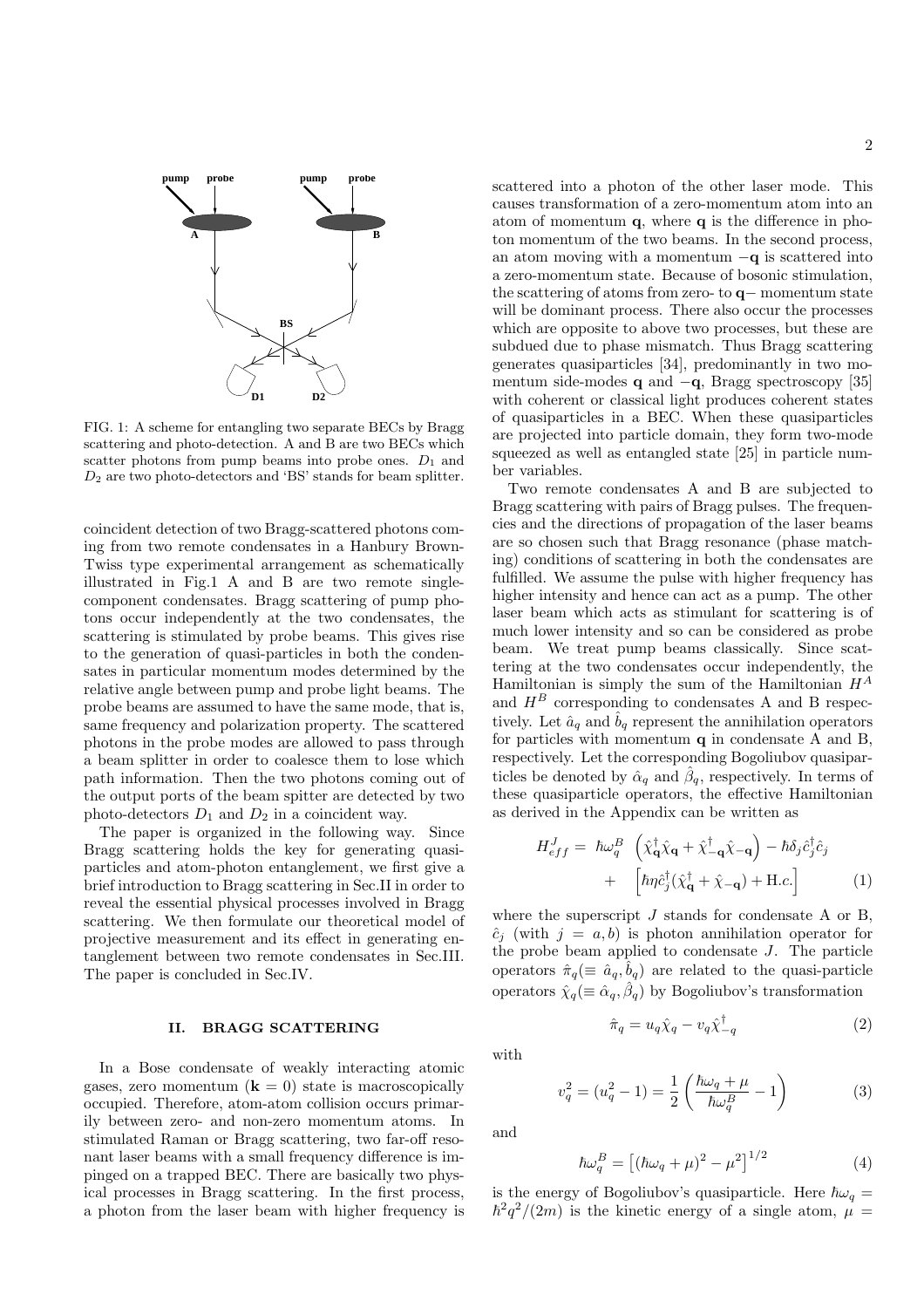$\frac{\hbar^2 \xi^{-2}}{2m}$  is the chemical potential with  $\xi = (8\pi n_0 a_s)^{-1/2}$ being the healing or coherence length,  $\delta_j$  is the detuning between the pump and probe frequencies,  $\eta = \sqrt{N} f_q \Omega$ , where  $f_q = u_q - v_q$  and  $\Omega$  is the two-photon Rabi frequency. We assume the Bragg resonance condition  $(\delta \simeq \omega_q)$ . The hamiltonian can be solved exactly in Heisenberg picture. The Heisenberg equations of motion for a triad of operators  $X =$ dّ<br>م  $\hat{\alpha}_{\bf q}$   $\hat{\alpha}_{-{\bf q}}^\dagger$   $\hat{c}_j^\dagger$  $\sqrt{T}$ can be written in a matrix form  $\dot{X} = i\omega_q^B \mathbf{M} X$ , where **M** is a  $3 \times 3$ matrix  $\overline{\phantom{a}}$  $\mathbf{r}$ 

$$
\mathbf{M} = \begin{pmatrix} -1 & 0 & -\tilde{\eta} \\ 0 & 1 & \tilde{\eta} \\ \tilde{\eta}^* & \tilde{\eta}^* & -\tilde{\delta} \end{pmatrix}
$$
 (5)

where  $\tilde{x} = \tilde{x}/\omega_q^B$ . Let **D** be the diagonalizing matrix of M. The solutions can be explicitly written as

$$
X(t) = \mathbf{DE}(t)\mathbf{D}^{-1}X(0)
$$
 (6)

where  $\bf{E}$  is a diagonal matrix :  $\bf{E}$ diag. [exp( $i\lambda_1\tau$ ), exp( $i\lambda_2\tau$ ), exp( $i\lambda_3\tau$ )] with  $\tau = \omega_q^B t$  and  $\lambda_i$ s being the eigenvalues of **M** matrix.

## III. ENTANGLEMENT PRODUCED BY PHOTO-DETECTION

Our proposed scheme is shown in Fig.1. Quasiparticles are generated in the condensates A and B due to stimulated light scattering in a pump-probe type Braggspectroscopic method. Let  $\hat{c}_a$  and  $\hat{c}_b$  denote annihilation operators for the two probe light beams scattered by condensates A and B, respectively. Using Eq. (6), the scattered light at the output of the two condensates can be represented by

$$
\hat{c}_a(t) = a_q(t)\hat{\alpha}_q^{\dagger} + a_{-q}(t)\hat{\alpha}_{-q} + a_c(t)\hat{c}_a(0)
$$
 (7)

$$
\hat{c}_b(t) = b_q(t)\hat{\beta}_q^{\dagger} + b_{-q}(t)\hat{\beta}_{-q} + b_c(t)\hat{c}_b(0)
$$
 (8)

where  $a_{\pm q}$ ,  $b_{\pm q}$ ,  $a_c$  and  $b_c$  are time-dependent coefficients determined by the Eq. (6). The scattered light output coming from the two condensates are passed through a beam-splitter and finally collected at the two detectors at D1 and D2 as shown in Fig.1. Let the reflectivity and transmissivity at left side of the beam-splitter are  $r$  and  $t$ , respectively, while those at right side are  $r'$  and  $t'$ . Then the photon annihilation operators at D1 and D2 can be expressed as

$$
\hat{C}_{D_1} = t'\hat{c}_b + r\hat{c}_a \tag{9}
$$

$$
\hat{C}_{D_2} = t\hat{c}_a + r'\hat{c}_b \tag{10}
$$

Let the initial state of the total system i.e. two condensates plus the two probe fields, be represented by

$$
|\Psi_0\rangle = |0,0\rangle_{AB} | \alpha, \beta\rangle_{fields} \tag{11}
$$

where  $| 0, 0 \rangle_{AB}$  indicates a product state with both the condensates in ground states of quasiparticles, where first '0' corresponds to condensate A and the second '0' to condensate B. We assume that both the probe fields are in coherent states  $|\alpha, \beta\rangle_{fields}$  where the field amplitudes  $\alpha$  and  $\beta$  correspond to the probes incident at A and B, respectively. Measurement of two-photon correlation via coincident detection of scattered probe lights at the two detectors will project the two-condensate density operator into

$$
\rho_{AB} = \mathcal{N} \text{Tr}_{\text{fields}} \hat{C}_{D_2} \hat{C}_{D_1} \rho_0 \hat{C}_{D_1}^{\dagger} \hat{C}_{D_2}^{\dagger} \tag{12}
$$

where Tr<sub>fields</sub> implies tracing over the field states,  $\rho_0 =$  $\Psi_0 \backslash \Psi_0$  | and N denotes a normalization factor. Now, substituting 9 and 10 into 12 and using the relations 7 and 8, we obtain  $\rho_{AB} = |\Phi\rangle\langle\Phi|$  where

$$
\begin{aligned}\n|\Phi\rangle &= \sqrt{\mathcal{N}} \langle \alpha, \beta | \hat{C}_{D_2} \hat{C}_{D_1} | \Psi_0 \rangle \\
&= \sqrt{\mathcal{N}} \left( r' t' | 0_A, S_B(1_q, 2_q) \rangle + rt | S_A(1_q, 2_q), 0_B \rangle \right) \\
&+ \sqrt{\mathcal{N}} (r' r + t' t) | \Sigma_A(1_q), \Sigma_B(1_q) \rangle. \n\end{aligned} \tag{13}
$$

The states  $| S_j(1_q, 2_q) \rangle$  denotes a superposition state of ground, one and two q-phonon excited states of condensate  $j(\equiv A, B)$ . Similarly,  $\mid \Sigma_i(0, 1_q)$ , is another superposition state of ground and one phonon excited states of condensate 'j'. Explicitly, these superposition states can be expressed as

$$
\begin{aligned}\n| S_A \rangle &= \sqrt{2}a_q^2 \left| 2_q \right\rangle_A + 2a_q a_c \alpha \left| 1_q \right\rangle_A \\
&\quad + a_c^2 \alpha^2 \left| 0 \right\rangle_A\n\end{aligned} \tag{14}
$$

$$
|\Sigma_A\rangle = a_q | 1_q\rangle_A + a_c \alpha | 0\rangle_A \tag{15}
$$

Now, we have the reciprocity relations

$$
r^*t' + r't^* = 0, \qquad r^*t + r't'^* = 0
$$
  

$$
|r'| = |r|, \quad |t'| = |t|, \quad |r|^2 + |t|^2 = 1
$$

Let  $t = |t| \exp(i\phi)$  and  $t' = |t'| \exp(i\phi')$ . Since phase changes by  $\pi/2$  on reflection, we have  $r = i|r| \exp(i\phi)$ and  $r' = i|r'|\exp(i\phi')$ . Using the reciprocity relations and considering the field amplitudes  $\alpha$  and  $\beta$  as real quantities, we obtain

$$
|\Phi\rangle = \sqrt{\mathcal{N}}|r||t| \left(\exp(2i\phi') | 0_A, S_B \right) + \exp(2i\phi) | S_A, 0_B \rangle) + \sqrt{\mathcal{N}} \exp[i(\phi + \phi')] (|r|^2 - |t|^2) | \Sigma_A, \Sigma_B \rangle.
$$
 (16)

For a 50:50 beam splitter, we then have

$$
|\tilde{\Phi}\rangle = \sqrt{\mathcal{N}} \frac{1}{2} (|0_A, S_B\rangle + \exp(2i\Delta\phi) | S_A, 0_B\rangle)(17)
$$

where 
$$
\Delta \phi = \phi - \phi'
$$
 and  $|\tilde{\Phi}\rangle = \exp(-2i\phi') | \Phi \rangle$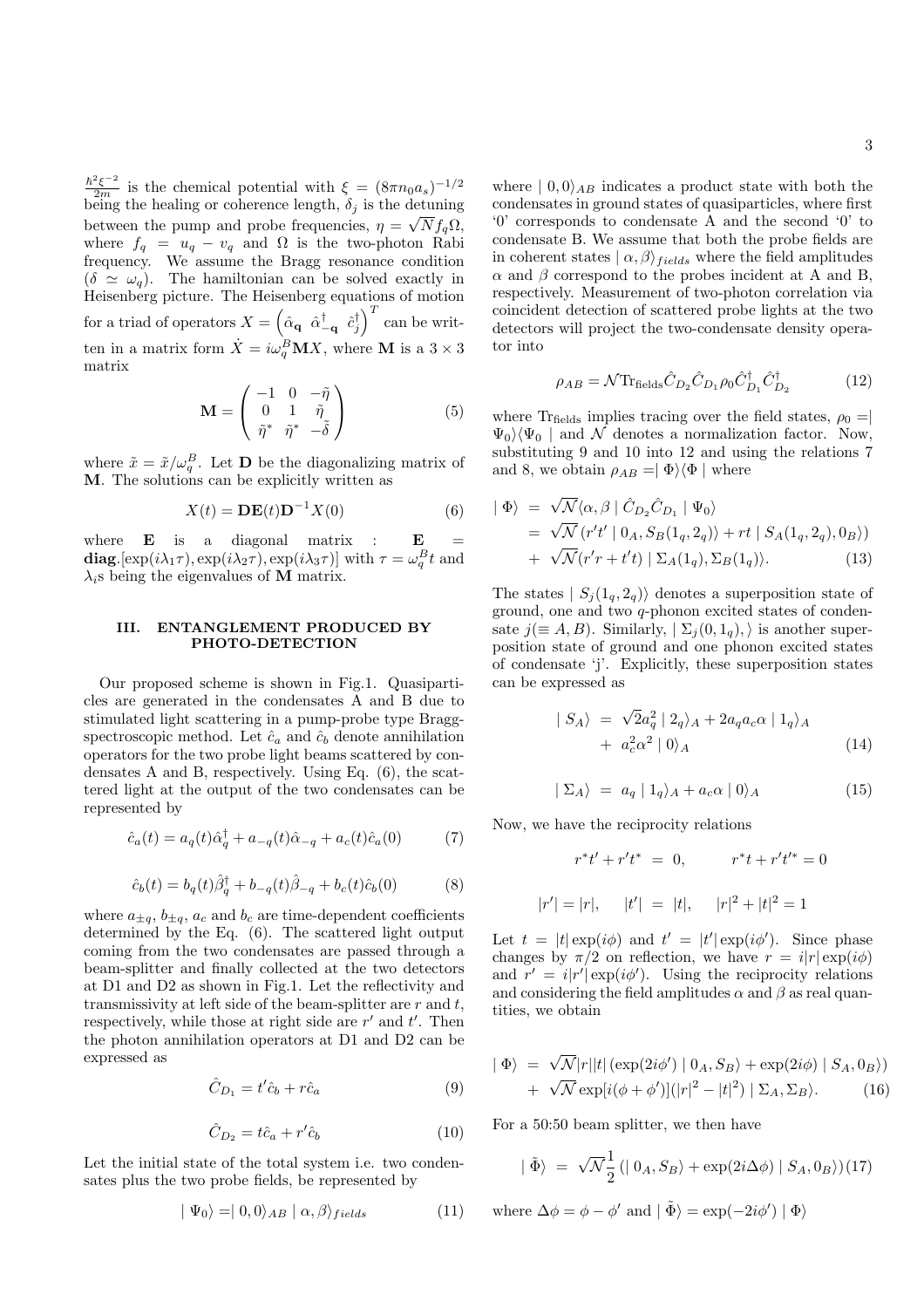

FIG. 2: Entanglement parameter  $\xi_{\alpha\beta}$  in quasi-particle number operators as a function of dimensionless interaction time  $\omega_q^B t$ , for different values of average probe photon numbers  $n_p = 10$  (solid),  $n_p = 50$  (dashed) and  $n_p = 100$  (dasheddotted). The effective atom-field coupling constants are  $\eta_A/\omega_q^B = 7.71$  and  $\eta_B = 1.25\eta_A$ , the phase-difference  $\Delta\phi = 0$ .



FIG. 3: Entanglement parameter  $\xi_{XP}$  in quadrature phase variables as a function of dimensionless interaction time  $\omega_q^B t$ , for different values of average probe photon numbers  $n_p = 150$ (solid),  $n_p = 100$  (dashed-dotted) and  $n_p = 50$  (dashed). The phase difference is  $\Delta \phi = \pi/2$ . The effective atom-field coupling constants are  $\eta_A/\omega_q^B = 0.75$  and  $\eta_B = \eta_A$ .

#### A. Entanglement in quasi-particle picture

Here we consider entanglement in quasiparticle number operators:  $\hat{n}_{\alpha} = \hat{\alpha}_{q}^{\dagger} \hat{\alpha}_{q}$  and  $\hat{n}_{\beta} = \hat{\beta}_{q}^{\dagger} \hat{\beta}_{q}$  with  $\hat{n}_{\alpha}$  $|0\rangle_A = |0\rangle_{\hat{B}}|_{B} = |0\rangle_{\hat{B}}|_{B} = |0\rangle_{\hat{B}}|_{B} + |n_q\rangle_{A} = |n_l|_{B} + |n_q\rangle_{A}$  and  $\hat{n}_{\beta} \mid n_q \rangle_B = n \mid n_q \rangle_B$ . How to quantify entanglement is an open question. Although there are various criteria for characterizing entangled states, there seems to be no

universal measure for entanglement. The usual characterization is in terms of two-mode squeezing in position and momentum variables or similar canonically conjugate variables of two sub-systems. Consider squeezed state of a single-mode electromagnetic field. The squeezing occurs in two canonically conjugate quadrature phase variables (which are analogous to position and momentum variables) of field amplitudes, the quantum fluctuation in one phase variable is decreased below the standard quantum limit (Poissonian level) at the expense of enhanced fluctuation in the other variable and thus fulfilling Hesienberg uncertainty. In such a situation, the photon statistics of the field becomes sub-Poissonian which is a distinctive feature of nonclassical physics. When squeezing occurs between two variables which are some linear combination of variables of two sub-systems such as  $(\hat{X}_1 - \hat{X}_2)/\sqrt{2}$  and  $-i(\hat{P}_1 + \hat{P}_2)/\sqrt{2}$ , then the joint state of the two sub-systems may be inseparable. Now, if the sum of fluctuations in these two variables is below twice the standard quantum limit, then the joint state of two sub-systems is definitely entangled. This implies that squeezing or sub-Poissonian nature of quantum states may be utilized for characterizing an entangled state. Now, when entanglement occurs in occupation number variables, then squeezing is expected in relative number operators of two subsystems. Since number and phase variables are two canonically conjugate variables satisfying number-phase uncertainty, the entanglement in number variables necessarily negates entanglement in phase variables and vice-versa.

Following Gasenzer et al. [36], we define an entanglement parameter in number variables in terms of fluctuation in relative number operators

$$
\xi_{\alpha\beta} = \frac{\langle (\hat{n}_{\alpha} - \hat{n}_{\beta})^2 \rangle - \langle \hat{n}_{\alpha} - \hat{n}_{\beta} \rangle^2}{\langle \hat{n}_{\alpha} \rangle + \langle \hat{n}_{\beta} \rangle} \tag{18}
$$

The two condensates is said to be entangled in quasiparticle number variables when the condition  $\xi_{\alpha\beta} < 1$ is fulfilled. This happens only when  $\langle \hat{n}_{\alpha} \hat{n}_{\beta} \rangle \neq \langle \hat{n}_{\alpha} \rangle \langle \hat{n}_{\beta} \rangle$ implying the non-separability of the joint state of the two condensates when the state is expressed in terms of quasi-particle Fock state basis. Using the state (17), we obtain

$$
\xi_{\alpha\beta} = \frac{\langle \hat{n}_{\alpha}^2 \rangle + \langle \hat{n}_{\beta}^2 \rangle - (\langle \hat{n}_{\alpha} \rangle - \langle \hat{n}_{\beta} \rangle)^2}{\langle \hat{n}_{\alpha} \rangle + \langle \hat{n}_{\beta} \rangle} \tag{19}
$$

This shows that there is possibility of entanglement parameter becoming less than unity only when  $\langle \hat{n}_{\alpha} \rangle \neq \langle \hat{n}_{\beta} \rangle$ which means that the two condensates should either have different densities or different effective field-matter couplings  $(\eta_A \neq \eta_B)$ .

Figure 2 shows the variation of entanglement parameter  $\xi_{\alpha\beta}$  as a function of interaction time scaled by inverse Bogoliubov frequency  $\omega_q^B$  for different values of average probe photon numbers. The probe is in coherent state. At short interaction time there is no entanglement. For longer interaction times, entanglement occurs and saturates in large time limit. Lower the probe photon number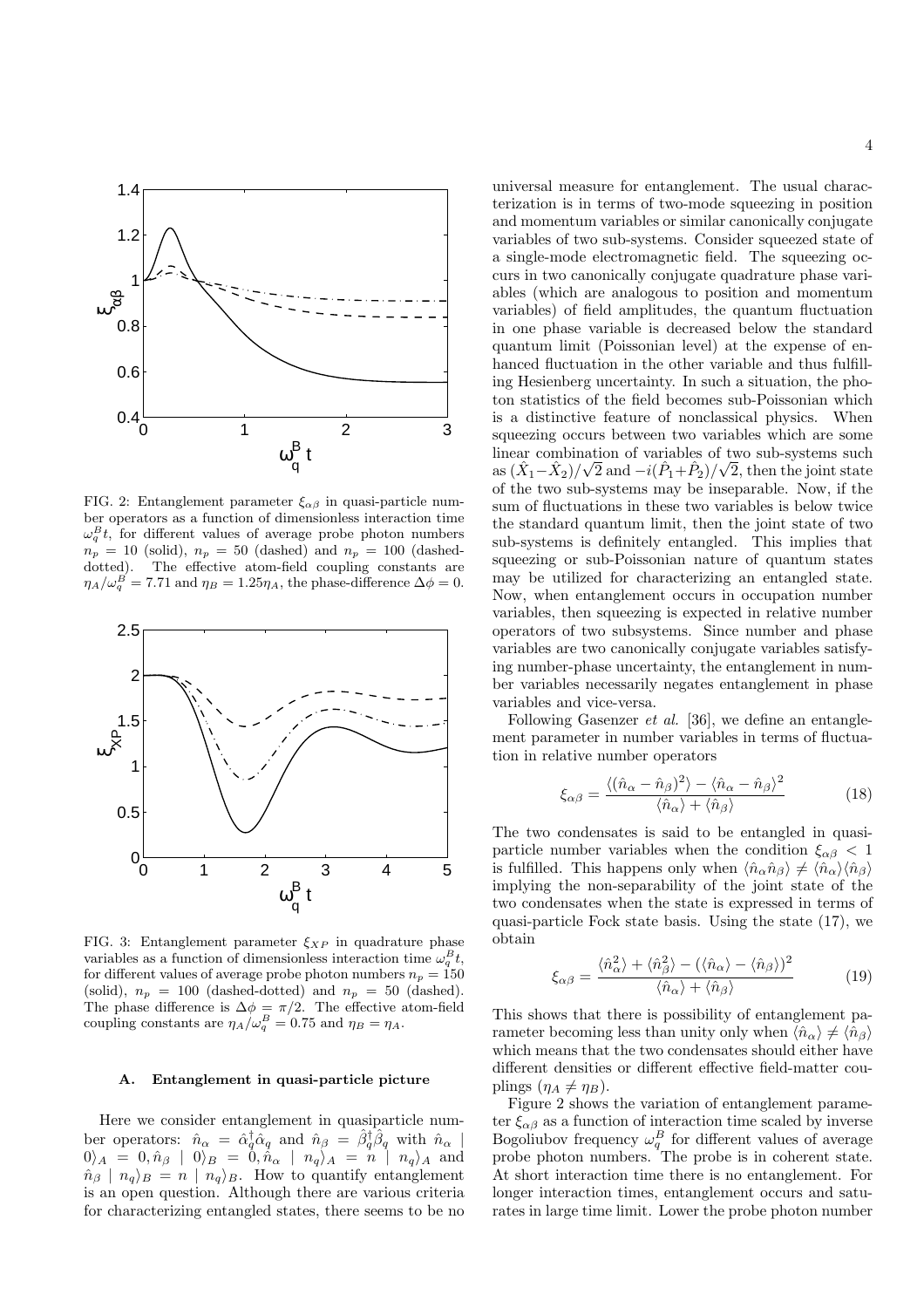

FIG. 4: Entanglement parameter  $\xi_{AB}$  in particle number variables as a function of dimensionless interaction time  $\omega_q^B t$ , for different values momentum transfer  $q = 0.4 \xi^{-1}$  (soliddotted),  $q = 0.8\xi^{-1}$  (dashed-dotted),  $q = 2\xi^{-1}$  (dashed) and  $q = 10 \xi^{-1}$  (solid). The average number of photons in incident probe beam is  $n_p = 10$ , and all other parameters are same as in Fig.1.

better is the entanglement. In the large photon number limit, the relative number fluctuation tends to that of coherent state meaning the disappearance of entanglement.

Next we consider entanglement in quadrature operators  $\hat{X}_{\chi=\alpha,\beta} = (1/2)(\hat{\chi} + \hat{\chi}^{\dagger})$  and  $\hat{P}_{\chi=\alpha,\beta} = (1/2i)(\hat{\chi} - \hat{\chi}^{\dagger}).$ The entanglement parameter in quadratures is defined as

$$
\xi_{XP} = \frac{1}{2} \left[ \langle \Delta (\hat{X}_{\alpha} + \hat{X}_{\beta})^2 \rangle + \langle \Delta (\hat{P}_{\alpha} - \hat{P}_{\beta})^2 \rangle \right]. \quad (20)
$$

The condition for the occurrence of entanglement is  $\xi_{XP}$  < 1. Now, we have

$$
\xi_{XP} = 1 + \langle n_{\alpha} \rangle + \langle n_{\beta} \rangle + \langle \alpha_q \beta_q \rangle + \langle \alpha_q^{\dagger} \beta_q^{\dagger} \rangle
$$
  
-  $(\langle \alpha_q^{\dagger} \rangle \langle \alpha_q \rangle + \langle \beta_q^{\dagger} \rangle \langle \beta_q \rangle + \langle \alpha_q \rangle \langle \beta_q \rangle + \langle \alpha_q^{\dagger} \rangle \langle \beta_q^{\dagger} \rangle). (21)$ 

For the state (17), the terms  $\langle \alpha_q \beta_q \rangle = \langle \alpha_q^{\dagger} \beta_q^{\dagger} \rangle = 0$ while  $\langle \alpha_q \rangle = \exp[2i\Delta\phi] \langle 0_A | \hat{\alpha}_q | S_A \rangle \langle S_B | 0_B \rangle =$  $\exp[2i\Delta\phi]2a_qa_c\alpha b_c^2\beta^2.$ 

The variation of  $\xi_{XP}$  as a function of interaction time for different probe photon numbers is plotted in Fig. 3. In contrast to the behavior of  $\xi_{\alpha\beta}$  in Fig.2, we notice that the entanglement in phase variable is better for larger number of probe photons in the intermediate interaction time regime. Furthermore, entanglement disappears in the long time limit which is also in sharp contrast to the case of number variables.

## B. Entanglement in particle picture

We have so far considered entanglement in quasiparticle picture. Now, we turn our attention in particle picture described by the operators  $\hat{a}_q$  and  $b_q$ .



FIG. 5: Entanglement parameter  $\xi_{AB}$  as a function of ratio of the two coupling constants  $\eta_B/\eta_A$  for a fixed interaction time  $\omega_q^B t = 3.0, n_p = 10$  and  $q = 2 \xi^{-1}$ . The other parameters are same as in Fig.1.

To see whether this state is entangled in number operators or not, we calculate the the two-mode squeezing parameter

$$
\xi_{AB} = \langle [\Delta(\hat{n}_A - \hat{n}_B)]^2 \rangle / (\langle \hat{n}_A \rangle + \langle \hat{n}_B \rangle), \qquad (22)
$$

where  $\langle (\Delta \hat{n})^2 \rangle = \langle \hat{n}^2 \rangle - \langle \hat{n} \rangle^2$  and  $\hat{n}_{A,B}$  are the particle number operators in momentum mode q:  $\hat{n}_A = \hat{a}_{\mathbf{q}}^\dagger \hat{a}_{\mathbf{q}}$  and  $\hat{n}_B = \hat{b}_{\bf q}^\dagger \hat{b}_{\bf q}.$ 

After some algebra, and assuming the Bogoliubov's amplitudes  $(u, v)$  be the same for both the condensates, we obtain

$$
\xi_{AB} = \zeta \left[ u^2 \xi_{\alpha\beta} + v^2 + \frac{2v^2}{\langle \hat{n}_{\alpha} \rangle + \langle \hat{n}_{\beta} \rangle} \right]
$$
(23)

where

$$
\zeta = 1 + \frac{2v^2}{u^2(\langle \hat{n}_{\alpha} \rangle + \langle \hat{n}_{\beta} \rangle)}
$$
(24)

Figure 4 exhibits the behavior of entanglement parameter as a function of interaction time in particle number variables for different fixed momentum transfers. We infer that the entanglement is better for larger momentum transfers. This implies that entanglement is more significant in quadratic dispersion regime (free particle-like) than to linear dispersion (phonon) regime.

Since quadrature phase variables are superpositions of particle annihilation and creation operators, in the particle picture the operators

$$
\hat{X}_a = \frac{1}{\sqrt{2}} \left[ \hat{a}_q + \hat{a}_q^{\dagger} \right]
$$

$$
= u_q \hat{X}_\alpha(q) - v_q \hat{X}_\alpha(-q) \tag{25}
$$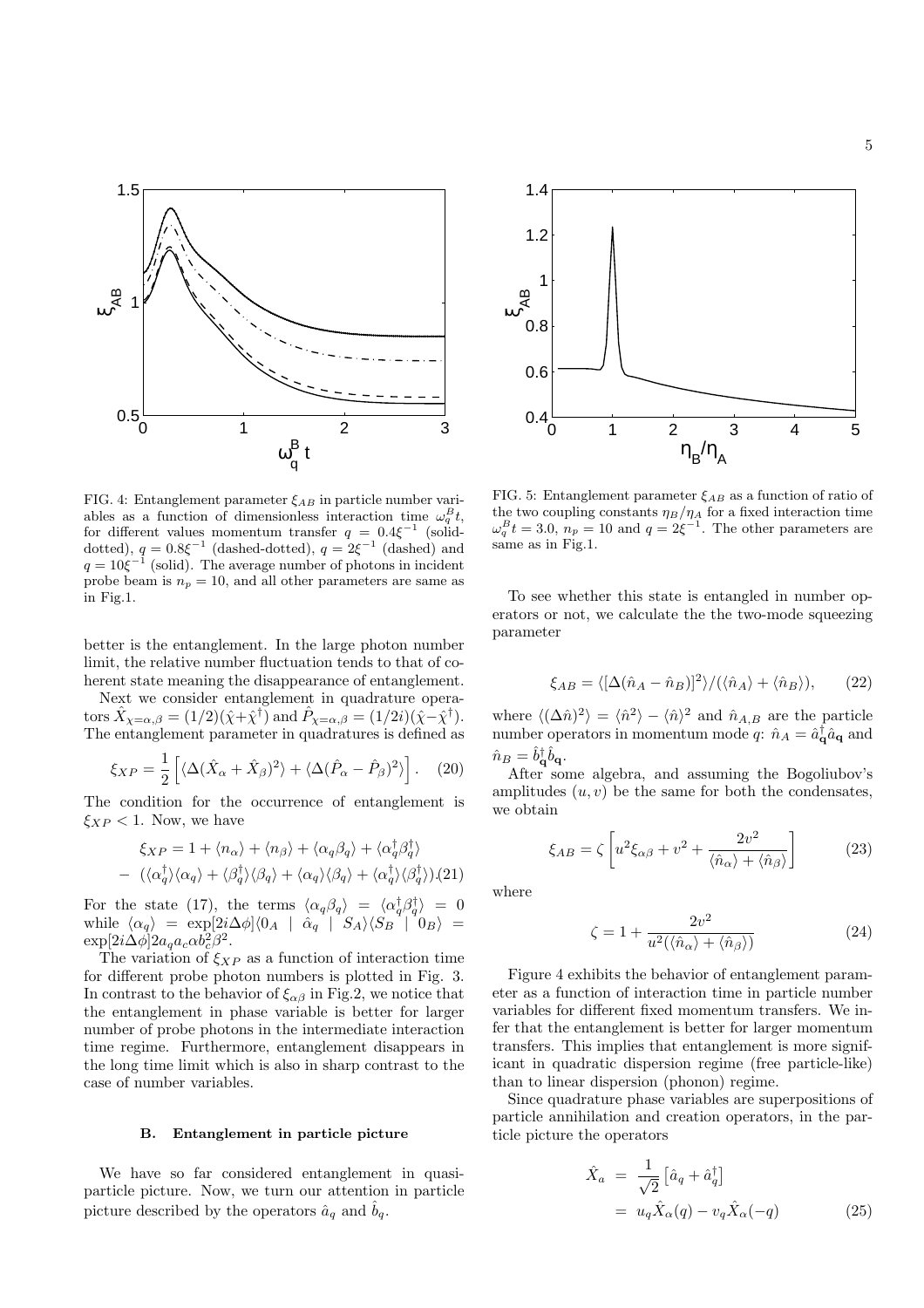

FIG. 6: Entanglement parameter  $\xi_{XP}^p$  as a function of ratio of the two coupling constants  $\eta_B/\eta_A$  for  $\omega_q^B t = 1.5$ ,  $n_p = 150$ and  $q = 8.33\xi^{-1}$ . The other parameters are same as in Fig.2.



FIG. 7: Entanglement parameter  $\xi_{XP}^p$  as a function of phase difference  $\Delta \phi$  for  $\eta_A = \eta_B$ . The other parameters are same as in Fig.2.

where  $\hat{X}_{\alpha}(\pm q) = 1/2$ √  $\overline{2}(\alpha_{\pm q} + \alpha_{\pm q}^{\dagger})$  are again superposition of quasi-particle  $\hat{X}$  variables corresponding to two momentum-modes  $\pm q$ . Since  $-q$  mode in both the condensates is in quasi-particle vacuum, the two condensates are not entangled in this mode in either quadrature phase or number variables. It then follows that the entanglement parameter  $\xi_{XP}^{\mathrm{p}}$  in particle picture is related to that  $(\xi_{XP})$  in quasi-particle picture by a scale factor  $|u_q|^2$ ,

apart from an additional term  $|v_q|^2$ . For  $q \to \infty$ , the entangled parameters in the two pictures will be identical since  $|u_q| \to 1$  and  $|v_q| \to 0$  in this limit.

Figures 5 shows the behavior of entanglement in particle number variable as a function of the ratio of the two effective atom-filed coupling constants, while Fig.6 exhibits the same for quadrature phase variables. In Fig.7, we display the variation of entanglement in quadrature phase variable as a function of phase-difference between the two optical paths. This shows that the entanglement occurs only when phase difference  $\Delta \phi$  is equal or nearly equal to  $\pi/2$ . In contrast, entanglement in number variable does not depend on phase difference.

Comparing Fig.2 with Fig.3, and also Fig.5 with Fig.6, we notice a few things about entanglement in number vis-a-vis phase variables. First, entanglement in quasiparticle or particle number variables arises only when  $\eta_A \neq \eta_B$ . In contrast, entanglement in phase variables peaks at  $\eta_A = \eta_B$  and vanishes even if  $\eta_A$  differs slightly from  $\eta_B$ . Second, as we increase the intensity of stimulating probe laser, entanglement in number variables decreases. But exactly opposite effect is observed in case of entanglement in phase variables. From this comparison, we may infer that entanglements in number and phase variables have some complementary effects. We further notice that the entanglement parameter in both variables become saturated when light-matter interaction time is large. Furthermore, Fig. 4 shows that entanglement in particle number variables is better for large  $q$  rather than small  $q$ . In quasi-particle picture, entanglement in quasiparticle number operators can occur in any value of  $q$ , because it only depends on quasi-particle number fluctuations, and not on  $q$ . However, in the large momentum transfer regime, the entanglement in both the pictures would be same. In the small momentum transfer regime, we then have more significant entanglement in phonon number variables as compared to that in particle number variables.

## IV. CONCLUSION

In conclusion, we have shown that two remote independent condensates can be made entangled in number and phase variables by projective measurement on two photons Bragg-scattered by the two condensates. The generated entanglement shows complementarity in relative number and phase fluctuations indicating occurrence of relative number-phase squeezing. The entanglement in number variables can be detected by out-coupling the quasi-particles of condensates A and B by pairs of Bragg pulses with large momentum transfer as shown by Ketterle's group [39] and then measuring the relative number fluctuations via absorption imaging. Entanglement in phase variables may be detected by phase-sensitive measurement of Bragg-scattered probe beams. Our proposed scheme can be easily generalized for multiple condensates. Furthermore, it may be interesting to generate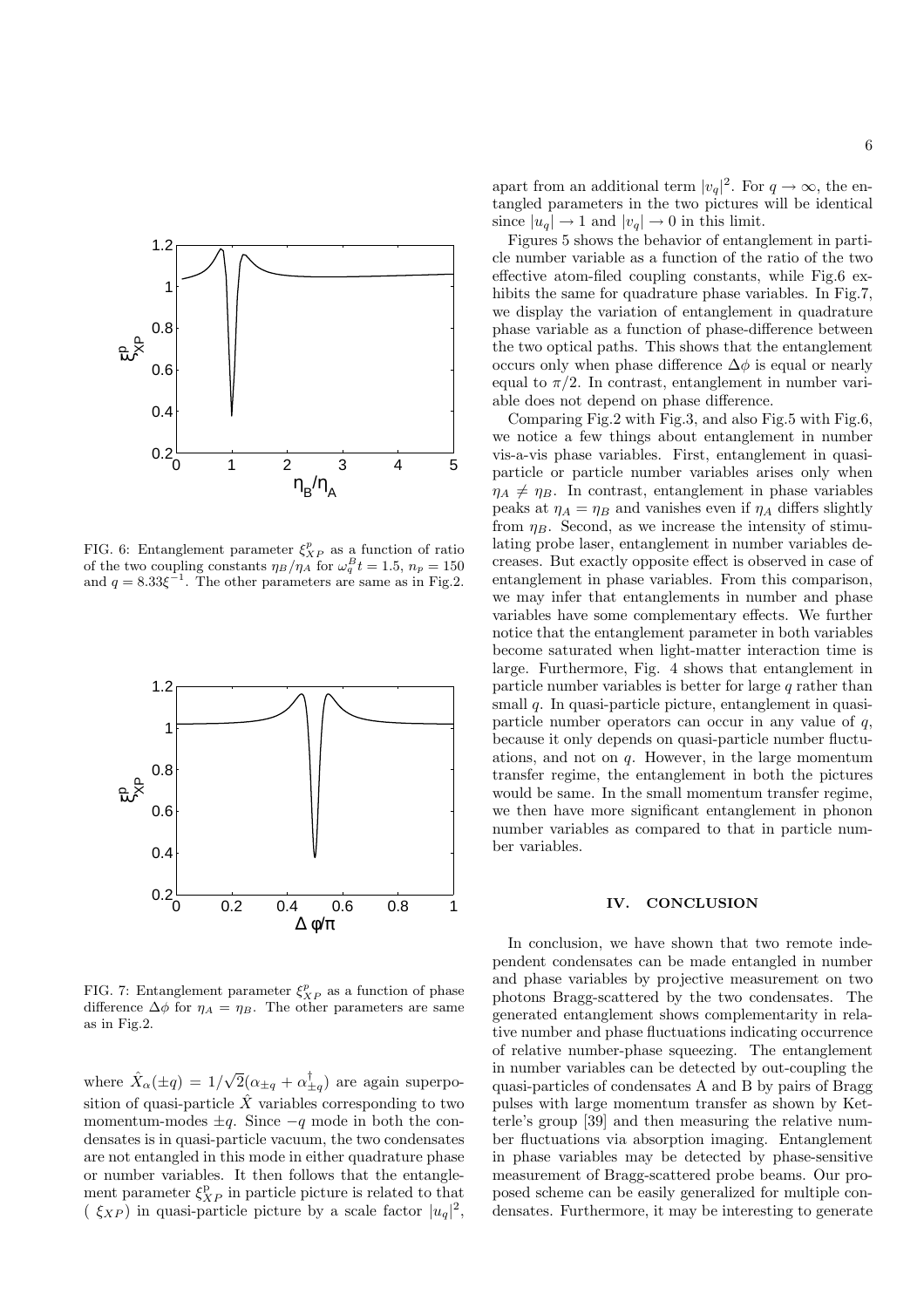entanglement both in spin and motional degrees of freedom using spinor condensates and polarized lights in our scheme. Then one can explore interesting interplay between the two types of entanglement.

## ACKNOWLEDGMENT

This work is supported by NSF Grant No. 0653494. One of us (BD) gratefully acknowledges the hospitality at Oklahoma State University where this work was initiated during his visit.

#### APPENDIX

Here we derive the effective hamiltonian for Bragg scattering in a condensate. The total hamiltonian of a condensate interacting with two single-mode light fields is  $H = H_A + H_F + H_{AF}$ , where  $H_F = \hbar \omega_1 \hat{c}_{\mathbf{k}_1}^{\dagger} \hat{c}_{\mathbf{k}_1} + \hbar \omega_2 \hat{c}_{\mathbf{k}_2}^{\dagger} \hat{c}_{\mathbf{k}_2}$ corresponds to the two fields described by the operators  $\hat{c}_{\mathbf{k}_1}$  and  $\hat{c}_{\mathbf{k}_2}$  with photon momentum  $\mathbf{k}_1$  and  $\mathbf{k}_2$  and the frequencies  $\omega_1$  and  $\omega_2$ , respectively. We assume  $\omega_1 > \omega_2$ . The free part of the atomic hamiltonian

$$
H_A = \sum_k \hbar \omega_k \hat{\pi}_{\mathbf{k}}^{\dagger} \hat{\pi}_{\mathbf{k}} + \frac{4\pi \hbar^2 a_s}{2mV}
$$

$$
\times \sum_{\mathbf{k}_3, \mathbf{k}_4, \mathbf{k}_5, \mathbf{k}_6} \hat{\pi}_{\mathbf{k}_3}^{\dagger} \hat{\pi}_{\mathbf{k}_4}^{\dagger} \hat{\pi}_{\mathbf{k}_5} \hat{\pi}_{\mathbf{k}_6} \delta_{\mathbf{k}_3 + \mathbf{k}_4, \mathbf{k}_5 + \mathbf{k}_6} \qquad (26)
$$

governs the dynamics of a weakly interacting atomic condensate and

$$
H_{AF} = \hbar \Omega \hat{c}_{\mathbf{k}_2}^{\dagger} \hat{c}_{\mathbf{k}_1} \sum_{k} \left( \hat{\pi}_{\mathbf{q}+\mathbf{k}}^{\dagger} \hat{\pi}_{\mathbf{k}} + \hat{\pi}_{-\mathbf{q}+\mathbf{k}} \hat{\pi}_{\mathbf{k}}^{\dagger} \right) + \text{H.c.}
$$
\n(27)

describes atom-field interaction. Here  $\hat{\pi}_k(\hat{\pi}_k^{\dagger})$  is the annhilation(creation) operator of an atom with momentum **k** and frequency  $\omega_k = \frac{\hbar k^2}{2m}$ ; **q** = **k**<sub>1</sub> - **k**<sub>2</sub>,  $\Omega = (\vec{E_1} \cdot \vec{d_{13}})(\vec{E_2} \cdot \vec{d_{32}})/(\hbar^2 \Delta)$  is the two-photon Rabi frequency, where  $E_{1(2)}$  are the field amplitudes, the  $\vec{d}_{ij}$  is the electronic transition dipole moment between the states  $|i\rangle$  and  $|j\rangle$  of an atom and  $\Delta$  is the detuning of the first laser field (with frequency  $\omega_1$ ) from the transition frequency between the electronic ground  $(|1\rangle)$  and excited  $(|3\rangle)$  levels of the atom. For a single-component condensate the electronic ground states  $|1\rangle$  and  $|2\rangle$  are the same. Here  $a_s$  is the s-wave scattering length of the atoms and V is the volume of the condensate.

Using Bogoliubov's prescription  $\hat{\pi}_0, \hat{\pi}_0^{\dagger} \rightarrow \sqrt{N_0}$ , and keeping the number density  $n_0 = N_0/V$  fixed in the thermodynamic limit, one can transform the hamiltonian  $H_A$  into a quadratic form. Further, applying Bogoliubov's transformation it is possible to diagonalize  $H_A$ and rewrite the entire hamiltonian in terms of Bogoliubov's quasi-particle operators  $\hat{\chi}_{\mathbf{k}}$ . Considering the condensate ground state energy as the zero of the energy scale, and treating the laser light with higher frequency  $(\omega_1)$  classically, the effective hamiltonian can be written as

$$
H_{eff} = \hbar\omega_q^B \left( \hat{\chi}_{\mathbf{q}}^{\dagger} \hat{\chi}_{\mathbf{q}} + \hat{\chi}_{-\mathbf{q}}^{\dagger} \hat{\chi}_{-\mathbf{q}} \right) - \hbar \delta \hat{c}_{\mathbf{k}_2}^{\dagger} \hat{c}_{\mathbf{k}_2} + \left[ \hbar \eta \hat{c}_{\mathbf{k}_2}^{\dagger} (\hat{\chi}_{\mathbf{q}}^{\dagger} + \hat{\chi}_{-\mathbf{q}}) + \text{H.c.} \right]
$$
(28)

where  $\delta = \omega_1 - \omega_2$  and  $\eta =$ √  $Nf_q\Omega$ ; where  $f_q = u_q$  $v_q$ . In writing the above equation, we have retained only two dominant momentum side-modes of the condensate under the assumption of Bragg resonance  $(\delta \simeq \omega_q)$ .

- [1] B. Julsgaard, A. Kozhekin, and E. S. Polzik, Nature (London) 413, 400 (2001).
- [2] D. N. Matsukevich et al., Phys. Rev. Lett. 96, 030405 (2006).
- [3] C.W. Chou et al., Nature (London) **438**, 828 (2005).
- [4] D. Bouwmeester *et al.*, Phys. Rev. Lett. **82**, 1345 (1999); J.-W. Pan et al., Phys. Rev. Lett. 86, 4435 (2001); Z. Zhao et al., Nature 430, 54 (2004); C.-Y. Lu et al., Nature Phys. 3, 91 (2007).
- [5] N. Kiesel *et al.*, Phys. Rev. Lett. **98**, 063604 (2007).
- [6] D. L. Moehring, P. Maunz, S. Olmschenk, K. C. Younge, D. N. Matsukevich. L.-M. Duan and C. Monroe, Nature 449, 68 (2007).
- [7] J. Beugnon et al., Nature (London) 440, 779 (2006).
- [8] P. Maunz et al., quant-ph/0608047.
- [9] P. Maunz *et al.*, Nature Phys. **3**, 1 (2007).
- [10] C. Thiel, J. von Zanthier, T. Bastin, E. Solano, and G. S. Agarwal, Phys. Rev. Lett. 99, 193602 (2007).
- [11] R. H. Dicke, Phys. Rev. **93**, 99 (1954).
- [12] J. K. Stockton et al., Phys. Rev. A 67, 022112 (2003).
- [13] M. Bourennane *et al.*, Phys. Rev. Lett. **96**, 100502

(2006).

- [14] G. Tóth, J. Opt. Soc. Am. B 24, 275 (2007).
- [15] A.R. Usha Devi, R. Prabhu, and A.K. Rajagopal, Phys. Rev. Lett. 98, 060501 (2007); quant-ph/0612210.
- [16] A. Retzker, E. Solano, and B. Reznik, Phys. Rev. A 75, 022312 (2007).
- [17] C. Cabrillo et al., Phys. Rev. A 59, 1025 (1999).
- [18] S. Bose et al., Phys. Rev. Lett. **83**, 5158 (1999).
- [19] C. Skornia *et al.*, Phys. Rev. A **64**, 063801 (2001).
- [20] C. Simon and W. T. M. Irvine, Phys. Rev. Lett. **91**, 110405 (2003).
- [21] L.-M. Duan and H. J. Kimble, Phys. Rev. Lett. 90, 253601 (2003).
- [22] L.-M. Duan et al., Nature **414**, 413 (2001).
- [23] S.L. Braunstein and H.J. Kimble, Phys.Rev.Lett. 80, 869 (1998); G.J. Milburn and S.L. Braunstein, Phys.Rev A 60, 937 (1999); T. Opatrny and G. Kurizki, Phys.Rev.Lett. 86, 3180 (2001). A. Kitagawa and K. Yamamoto, quant-ph/0202154.
- [24] N.N. Bogoliubov, J. Phys. (USSR), 11, 23 (1947).
- [25] B. Deb and G.S. Agarwal, Phys.Rev. A 65, 063618